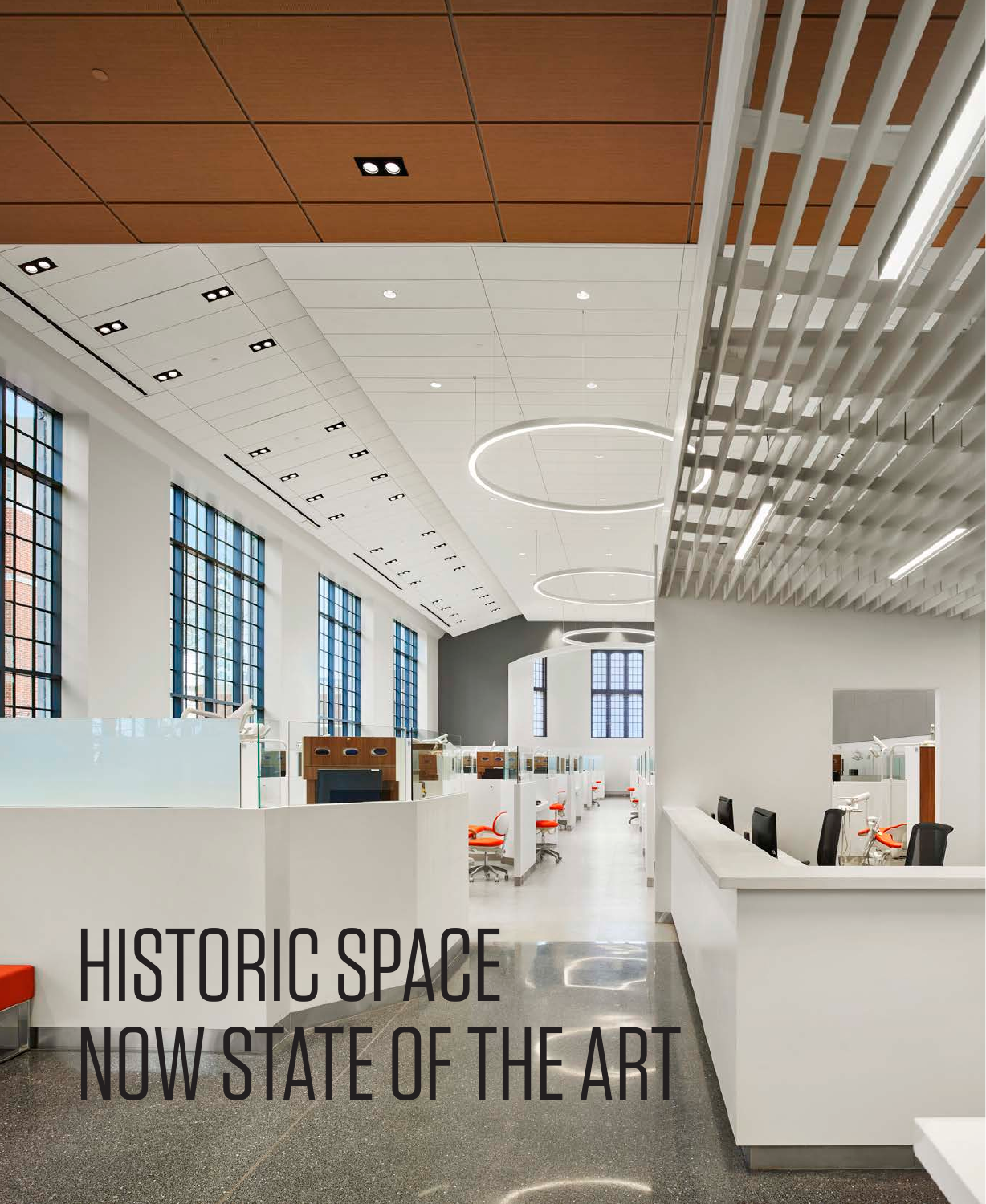

## FORMER MAIN CLINIC TRANSFORMED TO THE ROBERT I. SCHATTNER CLINIC

ON JANUARY 2, 2018, the doors opened on a new era for Penn Dental Medicine's storied Main Clinic when students, faculty, and staff welcomed patients to what is now the Robert I. Schattner Clinic and a state-of-the-art facility throughout. This 11,170-square-foot space has been the hub of clinical instruction and patient care since the School's Thomas Evans Building opened in 1915 — heralded, at that time, for its advanced features and dramatic



architectural elements, today, it can be as well. From the incorporation of computer-assisted design and manufacturing (CAD/CAM) technology and custom-designed operatories to the dramatic wall of windows, the space is designed for optimal educational and patient care experiences.

"Within our Restorative Department, this facility is the stunning centerpiece of our comprehensive care clinics," says Dr. Markus Blatz, Professor and Chair of the Department of Preventive and Restorative Sciences. "It is equipped to educate students and treat patients with the absolutely latest techniques and technologies, geared toward extensive integration of digital technologies, and readied to accommodate future developments."

The clinic renovation, completed over the past year, was made possible in large part through the generosity of the late Dr. Robert Schattner (D'48), an alumnus who contributed \$15 million to this project and the new Schattner Pavilion that will be completed in June (see story, page 4). They culminate a series of major facilities projects for Penn Dental Medicine since 2015 as part of the Evans Building Centennial Renaissance project that transformed all four levels of the School's historic Thomas Evans Building.

"The Schattner Clinic truly is the crown jewel of the Evans Building renaissance," says Dr. Mark Koup (D'04), Associate Professor of Clinical Restorative Dentistry and Director of Comprehensive Care Clinics; he and Dr. Patrice Ierardi (MT'80, D'84), Clinical Assistant Professor of Restorative Dentistry and Assistant Director of Comprehensive Care Clinics, oversee faculty, students, and the delivery of care in this clinic and the Edward & Shirley Shils Clinic, which opened in September 2016.

Renovated by the Philadelphia-based architectural firm of EwingCole, the Schattner Clinic includes 74 operatories (four devoted to radiography), CAD/ CAM and wet laboratories off the west end, a faculty meeting area on the east end, a streamlined dispensing area on the south side, and a centrally located work station for clinic staff that provides a welcoming entryway for patients.

"The Schattner Clinic has been universally well received and will have a positive impact on multiple levels related to the education of our students and patient care," adds Dr. Najeed Saleh, Associate Dean for Clinical Affairs. "The modernized equipment will allow us to continue providing state-of-theart, patient-centered care with lower levels of patient anxiety due to the more soothing, welcoming nature of the clinic."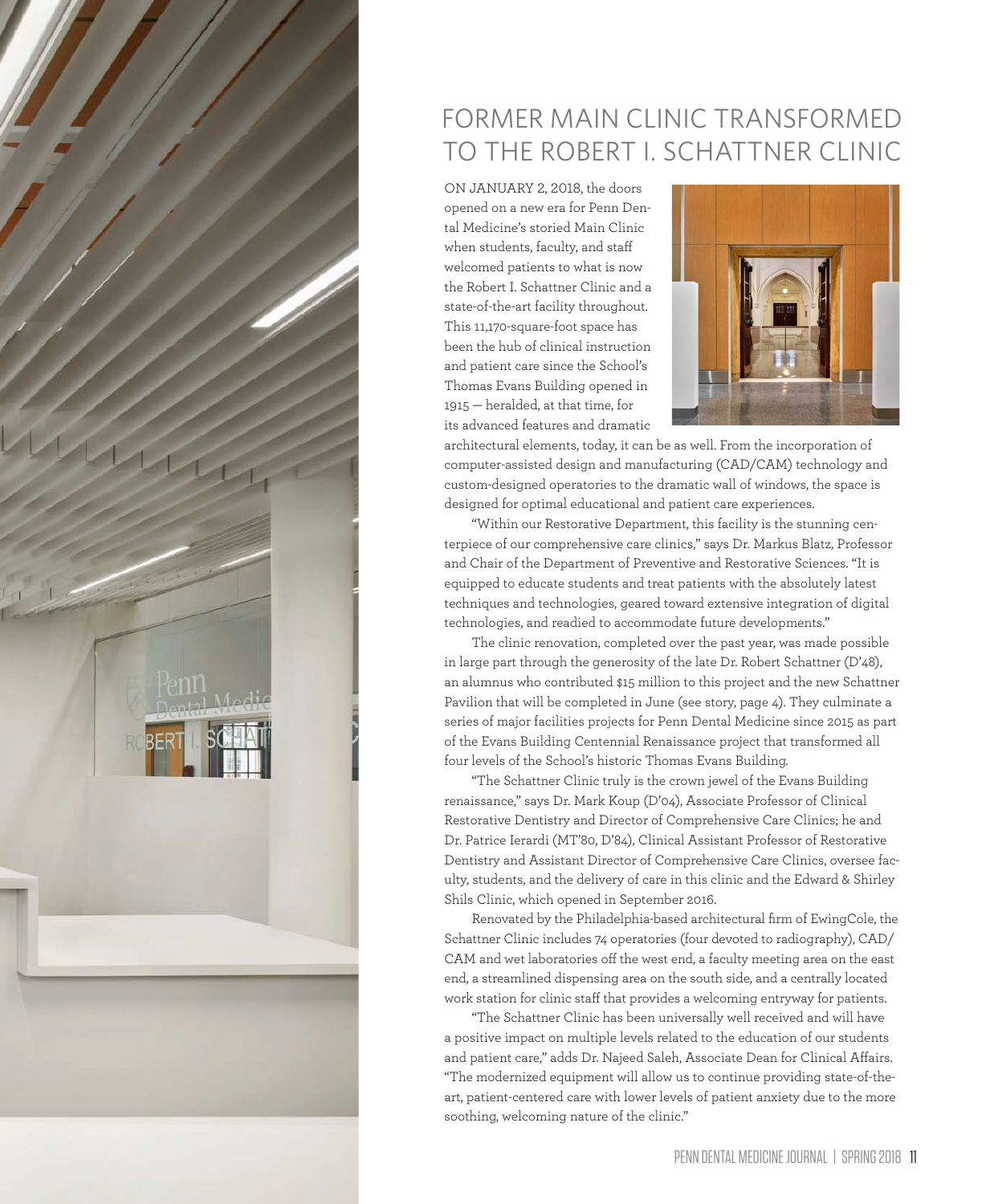

#### **THOUGHTFUL DESIGN**

Creating a space that functions well for both teaching dentistry and treating patients was a top priority, and care was taken throughout the design process to achieve that goal. "This clinic was planned over several years with a vast amount of information and experiences from prior clinic renovations and other dental schools taken into consideration," says Dr. Blatz, "including a great amount of input from our faculty and students."

Before final decisions were made on equipment and layout, Dr. Blatz explains that sample operatories were set up in the former Main Clinic so faculty and students could evaluate the ergonomics and share their preferences. A-dec equipment was ultimately selected, and among design qualities incorporated are the following.

**Ample room for 4-handed dentistry.** The operatories are sized and equipment placed so students assisting, students providing care, and observing faculty can all work comfortably within the space. "The rearhand delivery system will allow for more effective four-handed dentistry and will enhance the experience during dental assisting," says Dr. Saleh.

**Patient privacy & open site lines.** The individual operatories provide patient privacy, yet were designed with glass panels on the upper portion to create open site lines that ease faculty supervision and student/faculty interaction.

**Custom cabinetry.** "We consulted with faculty and then worked with the vendor to custom design cabinets that would function well in our teaching environment," says Dr. Koup. They feature two retractable shelves that can be repositioned in a variety of ways, a mount for the computer monitor that moves fully from one side to the other for flexibility in positioning, extra storage, and even a clock built into the front door. Within the operatories, the cabinets are positioned to allow for a comfortable amount of room behind the chair when providing care, while also being easy to access.

"The cabinets also have outlets galore and USB ports," notes Dr. Koup. "We added to the power capacity with an eye to accommodating equipment we may acquire in the future. It's a forward thinking space designed for today and tomorrow."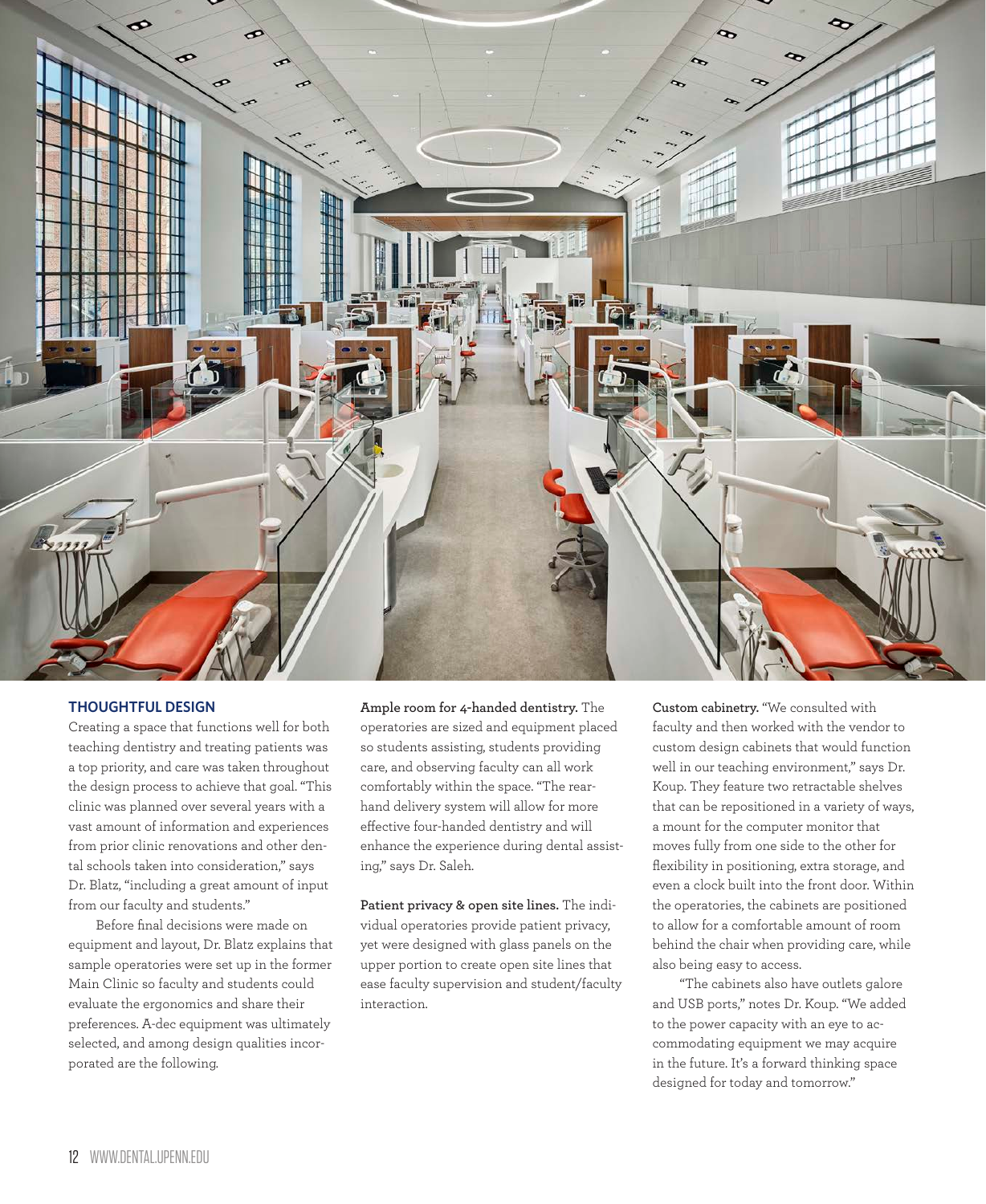## **SCHATTNERCLINIC**

### **WELCOMING ENVIRONMENT ENHANCING PATIENT CARE**

**A room with a view.** Perhaps the most striking aspect of the Schattner Clinic is the abundance of windows, and thus, natural light. With a nod to the original architecture of the historic Evans Building, there are eight, 17 ½-foot windows on the north side of the clinic in the same footprint as the building's original windows. In addition, original windows at the top of the south wall and a large bay window on the east end of the space were also revealed. Faculty, students, and patients alike agree the dramatic wall of

windows and bounty of natural light make it a positive environment for patient care.

"The patients love coming here and that is the most important thing. They love all the light and the view out the windows," says fourth-year student Frank Shannon (D'18). "I think it calms them, and if they are comfortable, it is much easier to work with them and provide care."

Dr. Koup also notes that the natural light is a benefit for shade matching and making decisions on restoration colors.

**Peace and quiet.** Another noticeable quality that makes the space welcoming is the low noise level. A major factor in creating a quieter environment is the switch to all electric dental handpieces. However, acoustic solutions were also incorporated into the design, including acoustic ceiling tiles to absorb high frequency sounds and 1,300 square feet of absorptive wall panels installed on the south side of the clinic to offset the hard surfaces of the large windows across the entire north wall of the clinic.

(photo credit: pages 10–12 and bottom right by Halkin Mason Photography courtesy of EwingCole)

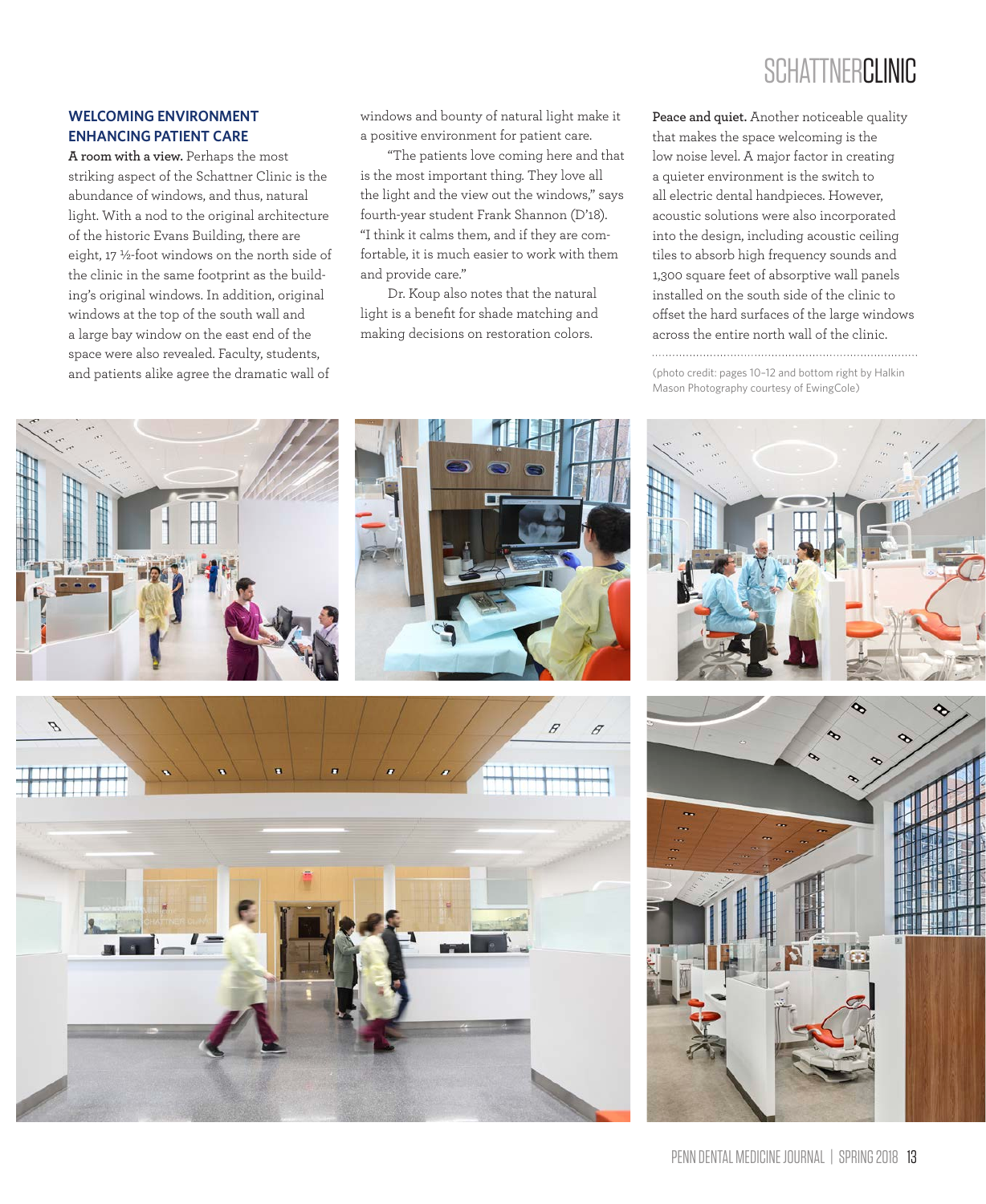## **SCHATTNERCLINIC**